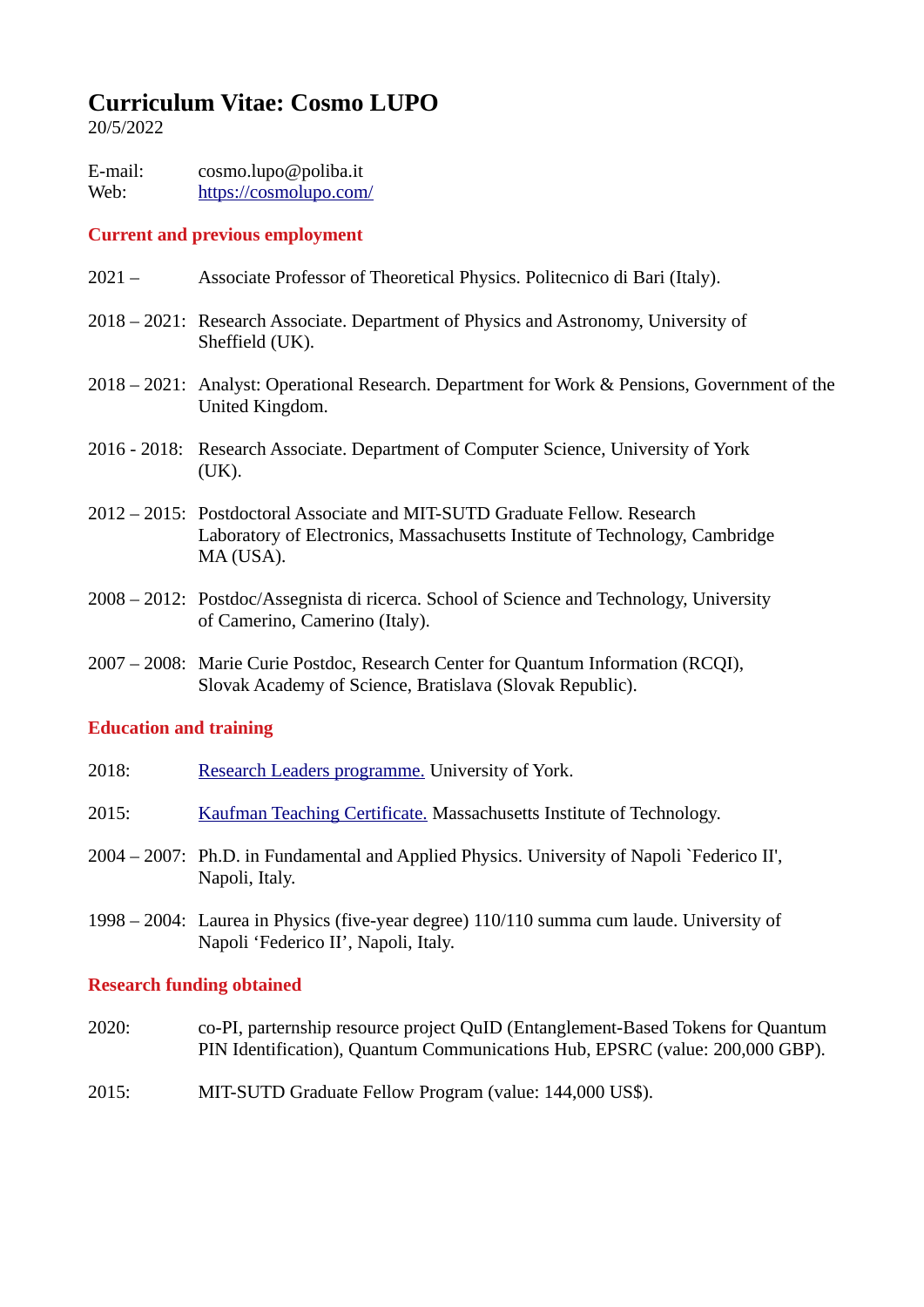## **Inventions**

2017 J. C. Mower, J. Notaros, M. Heuck, D. R. Englund, C. Lupo, S. Lloyd Apparatus and methods for locked quantum communication using photonic integrated circuits. Pub. No.: US 2017 / 0293082 A1

## **Industrial engagement**

2016 – 19: Member of Qubiz – Technology Incubator, Innovation Fund Denmark.

## **Public engagement**

| 2018:           | Stakeholder (subject expert), <b>EPSRC</b> public dialogue on Quantum Technologies.                                                                                           |
|-----------------|-------------------------------------------------------------------------------------------------------------------------------------------------------------------------------|
| <b>Teaching</b> |                                                                                                                                                                               |
| $2022 -$        | General physics, Politecnico di Bari.                                                                                                                                         |
| 2020:           | Accademic tutor: Classical Mechanics, Electromagnetism. Department of Physics<br>and Astrophysics, University of Sheffield.                                                   |
| 2019, 2020:     | Module leader (responsible for design, delivery, and assessment). The physics of<br>sustainable energies. Department of Physics and Astrophysics, University of<br>Sheffield. |
| 2017:           | Guest Lecturer. Cryptography Theory & Applications. Department of Computer<br>Science, University of York.                                                                    |
| 2015:           | Instructor. Physics 802: Electricity and Magnetism. Experimental Study Group, MIT,<br>Cambridge MA.                                                                           |
| 2014:           | Teaching assistant. Physics 801: Classical Mechanics. Experimental Study Group,<br>MIT, Cambridge MA.                                                                         |
| 2011, 2012:     | Instructor. Classical and quantum information theory. University of Camerino.                                                                                                 |
| 2010:           | Tutor. General Physics, for undergraduate students in physics, mathematics and<br>computer science. University of Camerino.                                                   |
| <b>Awards</b>   |                                                                                                                                                                               |
| 2021:           | "Quantum hypothesis testing for exoplanet detection" highlighted as Editors's<br>suggestion in Phys. Rev. Lett.                                                               |
|                 | "Resource-efficient energy test and parameter estimation in continuous-variable<br>quantum key distribution" highlighted as Editors's suggestion in Phys. Rev. A.             |
| 2019:           | Teaching excellence in early-career staff, awareded by the Head of Department of<br>Physics and Astronomy, University of Sheffield.                                           |
| 2018:           | Making the Difference Award, by the Head of the Department of Computer Science<br>of the University of York.                                                                  |